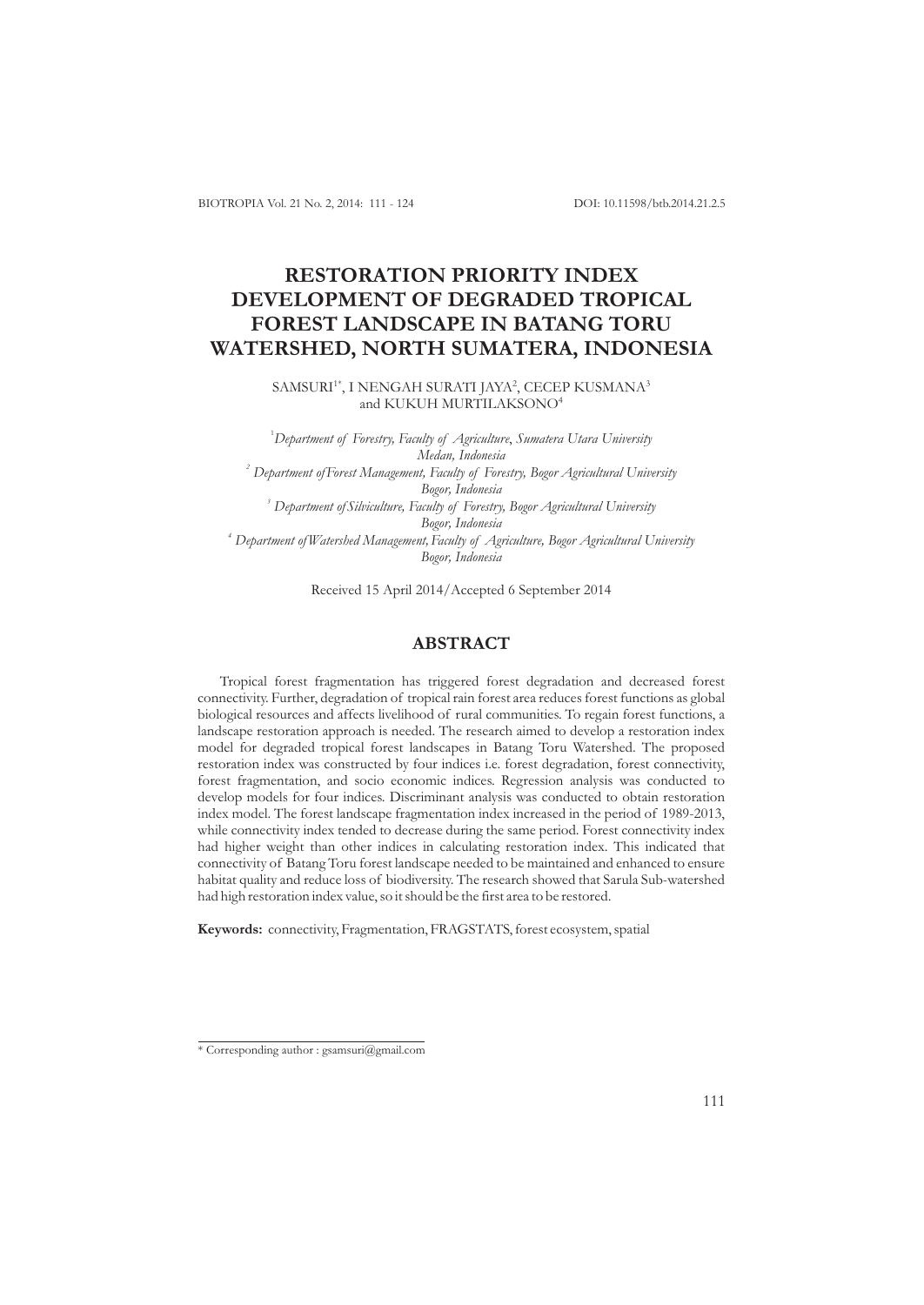## **INTRODUCTION**

Recently, forest management is facing various problems arising either from natural disaster or from human activities such as forest fire, landslide, illegal logging, encroachment, shifting cultivation, and forest conversion. In some areas, the condition of degraded forest has been at a critical level; hence it might threaten the sustainability of forest ecosystem. Forest degradation has also become a global issue because it gives significant influence on global climate change. According to ITTO/IUCN (2005), the landscape of world's tropical forests remains 45%, and fragmented spatially in degraded condition. Degradation of tropical rain forest reduces global biological resources, and causes poverty occurrence in communities in and around the degraded forest (Lamb et al. 2005).

During the period from 1970 to 1990, the degraded forest area in Indonesia was estimated to be between 0.6 - 1.2 million ha per year. The forest degradation rate in the period of 1986 -1997 was about 1.7 million ha per year (FWI/GFW 2002); between 1994 and 2000 it was about 2.83 ha million per year (MOF 2005), and in the period of 1970-1990 it was about 1.2 million per year. According to FAO (2011), forest decrease in Indonesia was at an estimated rate of 0.5% in the period of 2000-2010 and 1.7% in the period of 1990-2000 (Fig. 1). This decrease is higher than the average of Southeastern Asia's which is at the level of 1% in the period of 1990-2000 and 0.4% in the period of 2000-2010 (FAO 2011).



Figure 1. Deforestation rate in several South East Asia countries during 1990 - 2010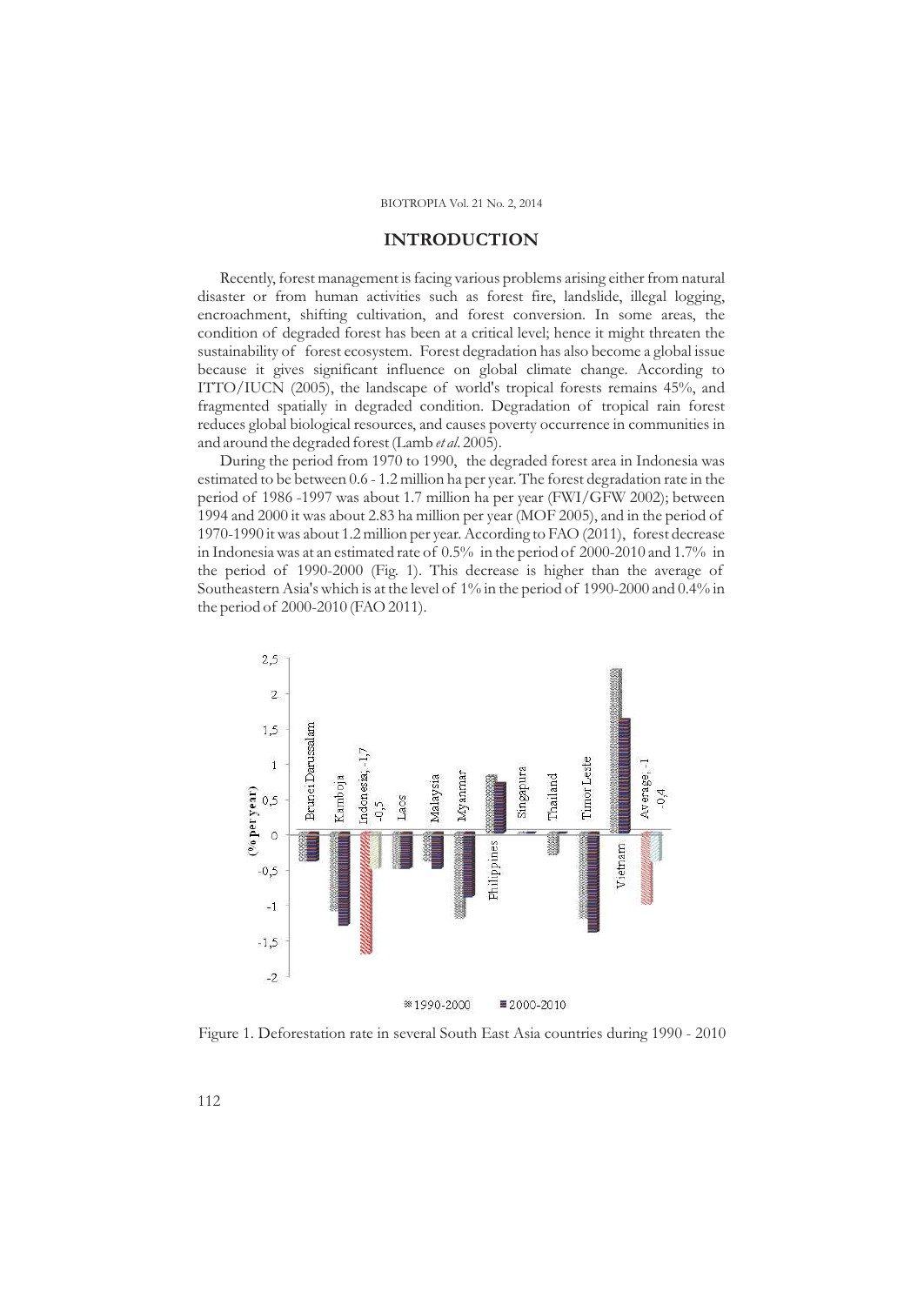Restoration priority index development of degraded tropical forest - Samsuri et al.

In North Sumatera, deforestation was estimated to be 6,508,525 ha (28% of total forest area) in the period of 1985-1997 (FWI/GFW 2002). Batang Toru forest as one of remaining tropical forest ecosystem in Sumatera has deforestation rate of about 1.17% per year from 1994 to 2009. The area decreased from 160,000 ha to 150,000 ha in 2009. Batang Toru gets high pressure because of the openness of access resulting from forest encroachment and forest cover change. Encroachment and forest cover change are the main drivers of forest degradation (Mendoza et al. 2005; Reddy et al. 2013). Degraded forest may cause flood, erosion and landslides (Cotler & Ortega-Larrocea 2006).

On the other hand, Batang Toru forest landscape is habitat for 67 species of mammals, 287 species of birds, 110 types of herpetofauna and 688 types of plants. Batang Toru is the habitat of the orang-utan (Pongo abelii). The numbers of orang-utan are about 15% of total population of orang-utan in Sumatera which is estimated to be about 6,600 individuals. Besides providing important habitat for orang-utan, Batang Toru landscapes are also home for other rare animals such as *Tapirus indicus, Panthera* tigris sumatrae, Pardofelis marmorata, Helarctos malayanus and antelopes. Furthermore, Batang Toru forest landscape is also a habitat for unique flora of Sumatera such as Rafflesia gadutensis and several types of orchids (Perbatakusuma & Kaprawi 2011).

The importance of the ecosystem functions of the Batang Toru as a regulator of hydrologic cycle and wildlife habitat should be maintained. Therefore, forest and land degradation should be reduced by regaining landscape condition of Batang Toru forest through the restoration of forest landscape. Forest restoration is done recently by activities to obtain a balancing function between forest conservation and rural community needed (Reitbergen-McCraken et al. 2007), regaining ecological integrity function and improving human welfare (Mansourian et al. 1986) in deforested or degraded landscapes.

Such efforts can provide optimal results if well adapted to the characteristics of the ecosystem or the type of disturbances. Recently, the Ministry of Forestry has a method to determine an index of land degradation based on biophysics condition. The ecosystem functions and socio economics aspects have not been considered as priority for area restoration. In this research, ecosystem functions and socio economics aspects are considered in determining the restoration index. To obtain the index, it needs a model design that expresses the index standard used in planning the activities of forest restoration. This research aimed to develop a restoration index model for degraded tropical forest landscapes in Batang Toru Watershed (Fig. 2a).

# **MATERIALS AND METHODS**

This study was conducted in 3 sub-watersheds of Batang Toru Watershed i.e. Puli, Sarula, and Batang Toru Hilir Sub-watersheds. The three study areas covered three districts i.e. Tapanuli Selatan, Tapanuli Utara and Tapanuli Tengah. This study used Landsat images (Batistella *et al.* 2000, Apan *et al.* 2002) to classify land cover types in several years (1989, 2001 and 2013). Those images were landsat TM5 image of 1989, landsat ETM7 image of 2001, and landsat OLI image of 2013. This study required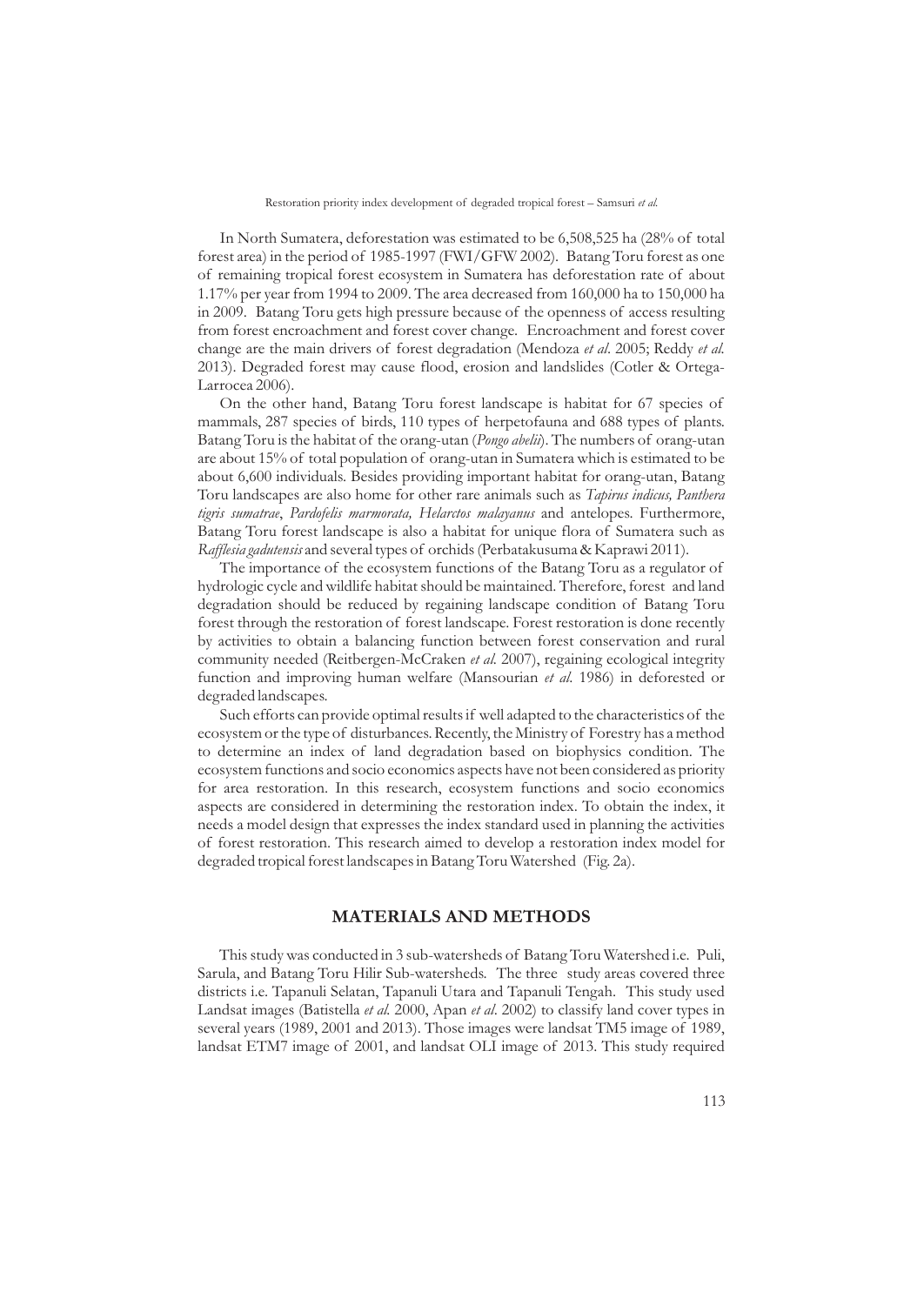

Figure 2. Location of study site (a) and design of sample plot (b)

several thematic maps including watershed, river network, road network, and contour maps. The classification of land cover types was done according to classification scheme used by the Ministry of Forestry. Field surveys were conducted to verify the land cover types and to collect vegetation data. Field sample plots were determined by purposive sampling method and laid out by representation of part of watershed (upstream, middle stream and downstream), land system and land cover types. The equipments used in the field survey were GPS, compass, Haga hypsometer, diameter tape, and questionnaires. Analysis of satellite images was conducted using ERDAS Imagine 9.1. ENVI 4.5. ArcGis 9.x was used in the spatial analysis of thematic maps (contour, road, and river maps). FRAGSTATS ver 3.3 (McGarigal & Marks 1995; McGarigal et al. 2002) was used to derive necessary landscape metrics.

The research consisted of 5 stages to get the restoration index, as follows:

## *1. Forest Degradation Index*

Landsat images were interpreted to get the Normalized Difference Vegetation Index (NDVI) and land cover types for year of 1989, 2000 and 2013 (Jaya 2009). A field check was conducted to verify the classified land cover types. In addition, vegetation data were collected in several square sample plots of 2,500  $m^2$  (Fig. 2b).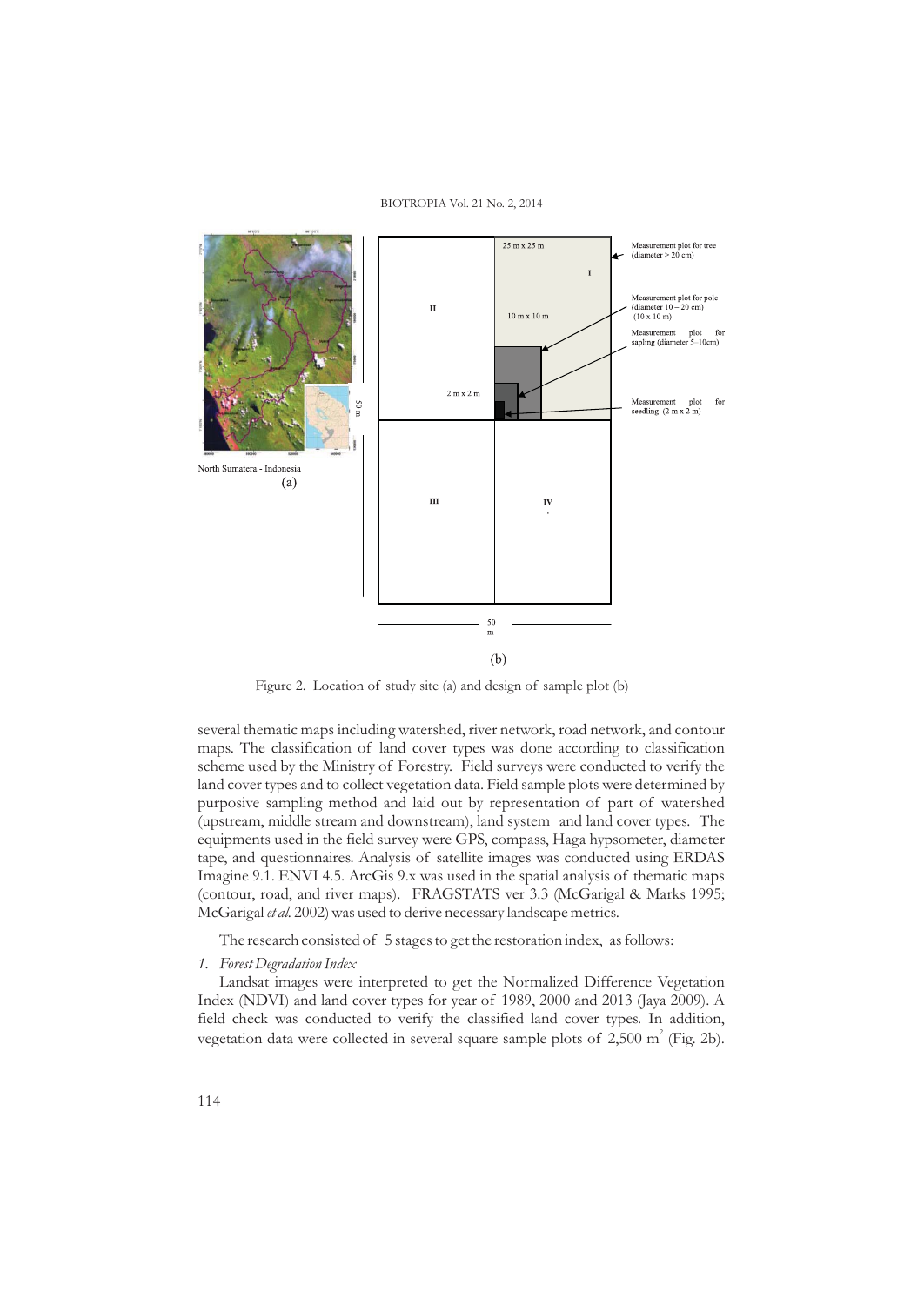Restoration priority index development of degraded tropical forest - Samsuri et al.

Trees in different growth stages were measured in four different size quadrants namely quadrant 1, 2, 3 and 4. An analysis of the vegetation data was conducted to get the degree of forest degradation (Kreb 1989, Magurran 1988). Forest degradation was approached using NDVI value class. NDVI was predicted using vegetation parameters namely species diversity index (x<sub>1</sub>), basal area (x<sub>2</sub>), and stand density (x<sub>3</sub>). Each range of NDVI was scored using Likert scale (Syarifi et al. 2007) (Table 1), then it was used to model forest degradation index through regression analysis (Puspaningsih 2011, Rohyani 2012). The independent variables were distance to main road  $(x_4)$ , distance to main river  $(x_5)$  and percent of slope  $(x_6)$ .

## *2. Forest Landscape Fragmentation (FLF) Index*

Forest land cover types were analyzed using the FRAGSTATS software. FRAGSTATS analysis was performed to derive landscape metrics. The range length of orang-utan was used as data input in FRAGSTATS analysis. FLF degree was calculated based on landscape metrics (McGarigal & Marks 1995). Landscape metrics used to determine the degree of FLF were patch number per area (patch density), proximity and contiguity (Fahrig 2003, McGarigal et al. 2002). Each landscape metric was classified (Table 1) and scored using Likert scale (Syarifi 2007) indicating the degree of FLF. Hence, it was used to develop FLF index by regression analysis (Puspaningsih 2011, Rohyani 2012). The independent variables were value of contiguity between patch  $(x_7)$ , proximity value of each patch  $(x_8)$ , and the number of patch  $(x_9)$ 

| No             | Sub<br>factor | Value         | Score          | $\rm No$ | Sub factor                              | Value           | Score          |
|----------------|---------------|---------------|----------------|----------|-----------------------------------------|-----------------|----------------|
| $\mathbf{1}$   | <b>NDVI</b>   | < 0           | 5              | 5        | Connectan                               | <20             | 1              |
|                |               | $0 - 0.25$    | 4              |          |                                         | $20 - 40$       | $\overline{2}$ |
|                |               | $0.25 - 0.50$ | 3              |          |                                         | $40 - 60$       | $\overline{3}$ |
|                |               | $0.50 - 0.75$ | $\overline{2}$ |          |                                         | $60 - 80$       | $\overline{4}$ |
|                |               | > 0.70        | 1              |          |                                         | > 80            | 5              |
| $\overline{2}$ | Number        | >325          | 5              | 6        | Radius of<br>gyration                   | < 200           | $\mathbf{1}$   |
|                | of patch      | 285-325       | 4              |          |                                         | 200-400         | 2              |
|                | per area      | 245-285       | 3              |          |                                         | 400-600         | $\overline{3}$ |
|                | (patch        | $205 - 245$   | $\overline{2}$ |          |                                         | $600 - 800$     | $\overline{a}$ |
|                | density)      | < 205         | 1              |          |                                         | > 800           | 5              |
| 3              | Proximity     | >3.270        | 5              | 7        | Employment                              | Farmer          | 5              |
|                |               | 2.551-3.270   | 4              |          |                                         | Labour/official | 3              |
|                |               | 1.234-2.551   | 3              |          |                                         | employee        |                |
|                |               | 555-1.233     | $\overline{2}$ |          |                                         |                 |                |
|                |               | < 554         | 1              |          |                                         | Un-employee     | $\mathbf{1}$   |
| $\overline{4}$ | Contiguity    | < 0.2         | 5              | 8        | Salary/income<br>(Million<br>IDR/month) | < 0.6           | 5              |
|                |               | $0.2 - 0.4$   | 4              |          |                                         | $6 - 3$         | $\overline{4}$ |
|                |               | $0.4 - 0.6$   | 3              |          |                                         | $3 - 6$         | $\mathfrak z$  |
|                |               | $0.6 - 0.8$   | $\overline{2}$ |          |                                         | $6 - 8$<br>>8   | $\overline{c}$ |
|                |               | > 0.8         | 1              |          |                                         |                 | $\mathbf{1}$   |

Table 1 Score of each sub factors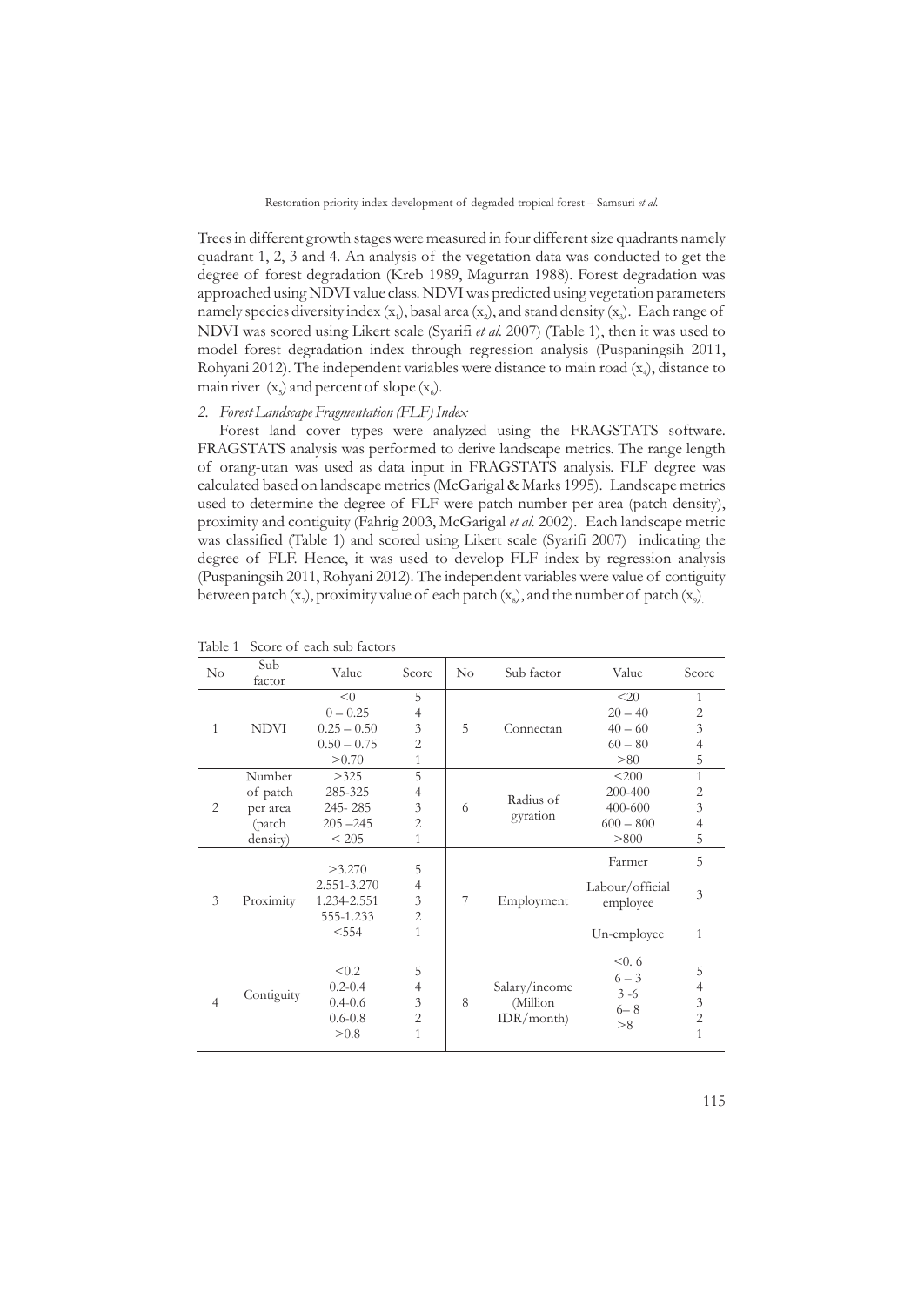### *3. Forest Landscape Connectivity (FLC) Index*

radius of gyration and connectan of forest area (Fahrig 2003; McGarigal et al. 2002). FLC degree was calculated based on landscape metrics indicating connectivity i.e. Each metric was scored (Table 1) to determine degree of FLC, then it was used to model FLC index by regression analysis (Puspaningsih 2011; Rohyani 2012). The independent variables were value of  $\,$  connectan among forest patch  $\rm (x_{\rm 10})$  and value of radius of gyration of each forest patch  $(x_{11})$ .

#### *4. Socio Economics Index*

Socio economics perception of people living surrounding forest area was studied by interviewing them. Interview was guided by semi-structured method using questionnaires. Each answer was scored using Likert scale (Syarifi 2007) (Table 1). Regression analysis was used to model socio economics index (Puspaningsih 2011; Rohyani 2012). The independent variables were maximum score of income in millions rupiahs earned by people's group around the forest  $(\mathrm{x}_{\scriptscriptstyle{12}})$ , and score of occupation type group namely farmer group; company labor, government officer and informal sector labor group, and plantation estate owners group  $(x_{13})$ .

## *5. Developing Restoration Index*

perfomed to get a restoration index model (Thatam et al. 1998; Sifriyani 2012). Four map indices were overlaid and samples were taken from 225 unit (4 ha per unit). Then, restoration index (z) was developed using four indices i.e. forest degradation index  $(y_1)$ , forest landscape fragmentation index  $(y_2)$ , forest landscape connectivity index  $(y_3)$  and socio economics index  $(y_4)$ . Discriminant analysis was

# **RESULTS AND DISCUSSION**

## **Forest Degradation Index**

tree per ha (Whitten *et al*. 1987). The current stand density value indicated that forest Regression analysis resulted in this study showed that the model of forest degradation was  $y = 1 + 2.0771x_1 + 0.0094x_2 - 1.4675x_3$  with determination coefficient of 90%. Therefore, spatial and statistical analyses were also conducted and resulted the model of forest degradation index as  $y_1 = 1.10571 - 0.00005x_4 - 0.00006x_5$  $0.00732x_{6}$  with determination coefficient of 63.19%. Based on the model of forest degradation index, it was found out that higher stand density value and higher basal area proved that the forest condition were less degraded. Vegetation density in three sub-watersheds was low and the estimates from different plots ranged from 12 to 93 individuals per ha, other Sumateran lowland mountain natural forest could reach 120 cover decreased and it indicated degradation (Lund 2009).

Morever, the nearness to road and river networks trigerred forest degradation because the road and river become people's access to go inside and outside the forest. Generally, river and road networks are used to enter the forest. Closer distance from river and road networks to the forest means the forest has more pressure than other forest locations. The road and river can be used to estimate forest degradation risk.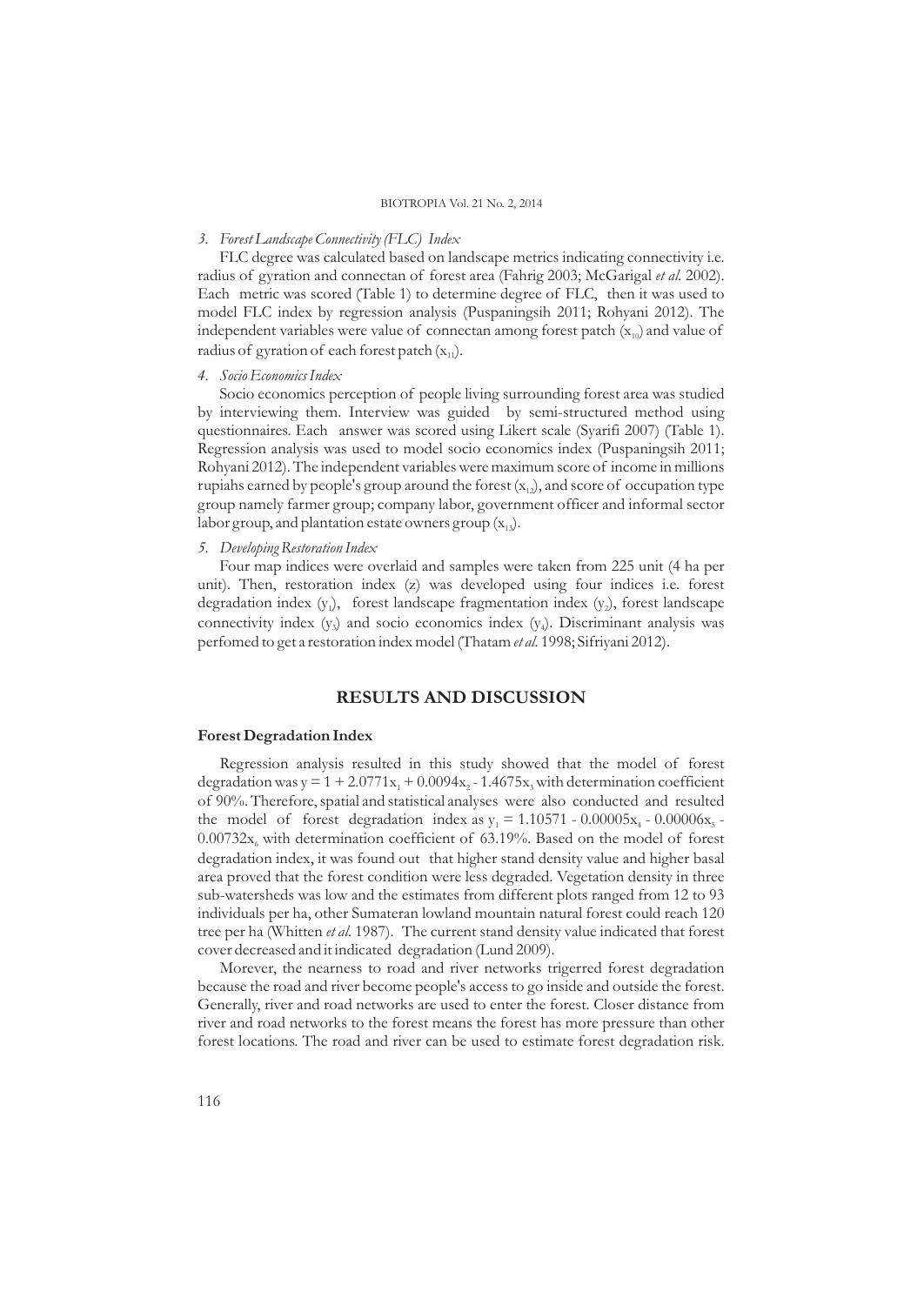Forest in the study area was located on relatively high elevation and rough topography. In this condition, slope could cause difficulties in accessing and disturbing forest. Human tends to choose land having easier accessibility to settle down, which leads to land conversion.

The model of forest degradation was used to derive forest degradation map (Fig. 3). Forest degradation map divided forest landscape into degradation classes: lower, low, moderate, and high. Degradation of forest landscape was located in area close to road and river networks. Therefore, forest landscape close to the road should receive higher priority to be restored.



Figure 3. Forest degradation index of Batang Toru Watershed

## **Forest Landscape Fragmentation (FLF) Index**

Orang-utan is endemic fauna in the forest region of Batang Toru needing proper habitat in Batang Toru's forest. One main goal of Batang Toru landscape restoration was to provide habitat for orang-utan and other biodiversity. The orang-utan habitat characteristics were used as input data in landscape metrics analysis. The day range length of orang-utan was at least 500 m per day. This radius was used as basic calculation for landscape metrics on every 500 m. This radius area was assumed as minimum habitat of orang-utan. Furthermore, the day range length of orang-utan was not more than 1,000 m per day. This radius was used as an input for forest edge length of metrics landscape (Sinaga 1992).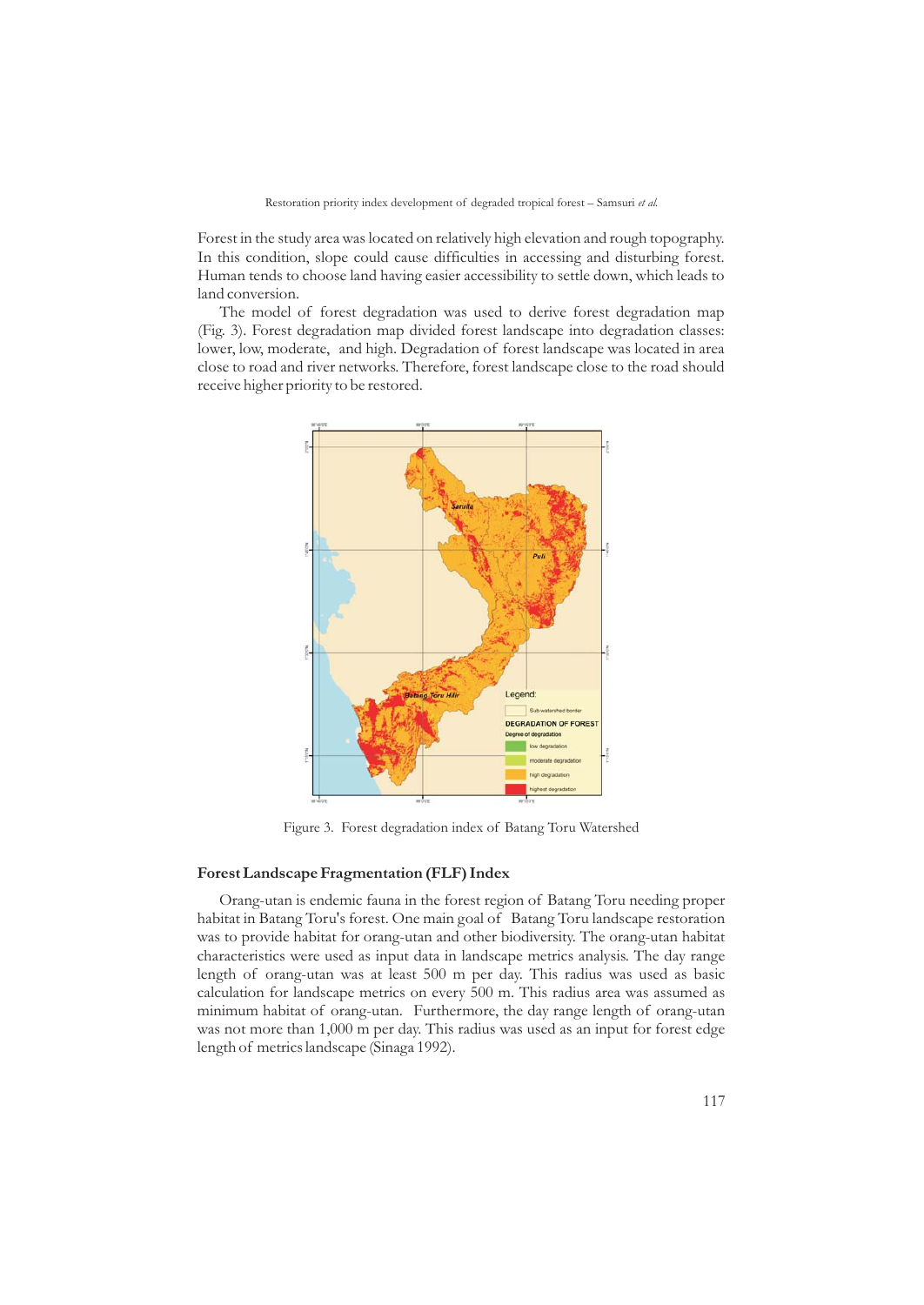Regression model of FLF index resulted from this study was  $y_2 = 0.7819$  -  $0.576x_7$  $0.0000001\mathrm{x_s}$  +  $0.0552\mathrm{x_s}$ , with determination coefficient of 87.20%. Based on landscape metrics value, it was known that FLF degree increased from 1989 to 2013 which was indicated by the increasing of patch density (Forman & Godron 1986; Forman 1995; Fahrig 2003) per ha (Fig. 4a) and by the increasing of patch proximity (Fig. 4b). Patch density in three sub-watersheds (Puli, Sarula and Batang Toru Hilir) rose from about 0.10 in 1989 to 0.60 in 2013. The area of low FLF index to medium FLF index was bigger than that of high FLF index. Most FLF index area was in the road distance of 1,000 m to 5,000 m where people could reach out and entered the forest in a day (Jaya *et* . 2007). FLF index map showed that most forest landscape in Batang Toru *al* Watershed was in low FLF index  $( $0.2$ ), so it was categorized as low FLF category$ (Fig. 5a). Low FLF supported ecosystem function restoration because the material flow in the ecosystem still ran quite well due to low isolated forest patch which would not reduce organism mobility inside the forest.



Figure 4. Forest patch density (a) and forest patch proximity (b)



Figure 5. Forest fragmentation (a) and forest connectivity (b) of year 2013 in Batang Toru Watershed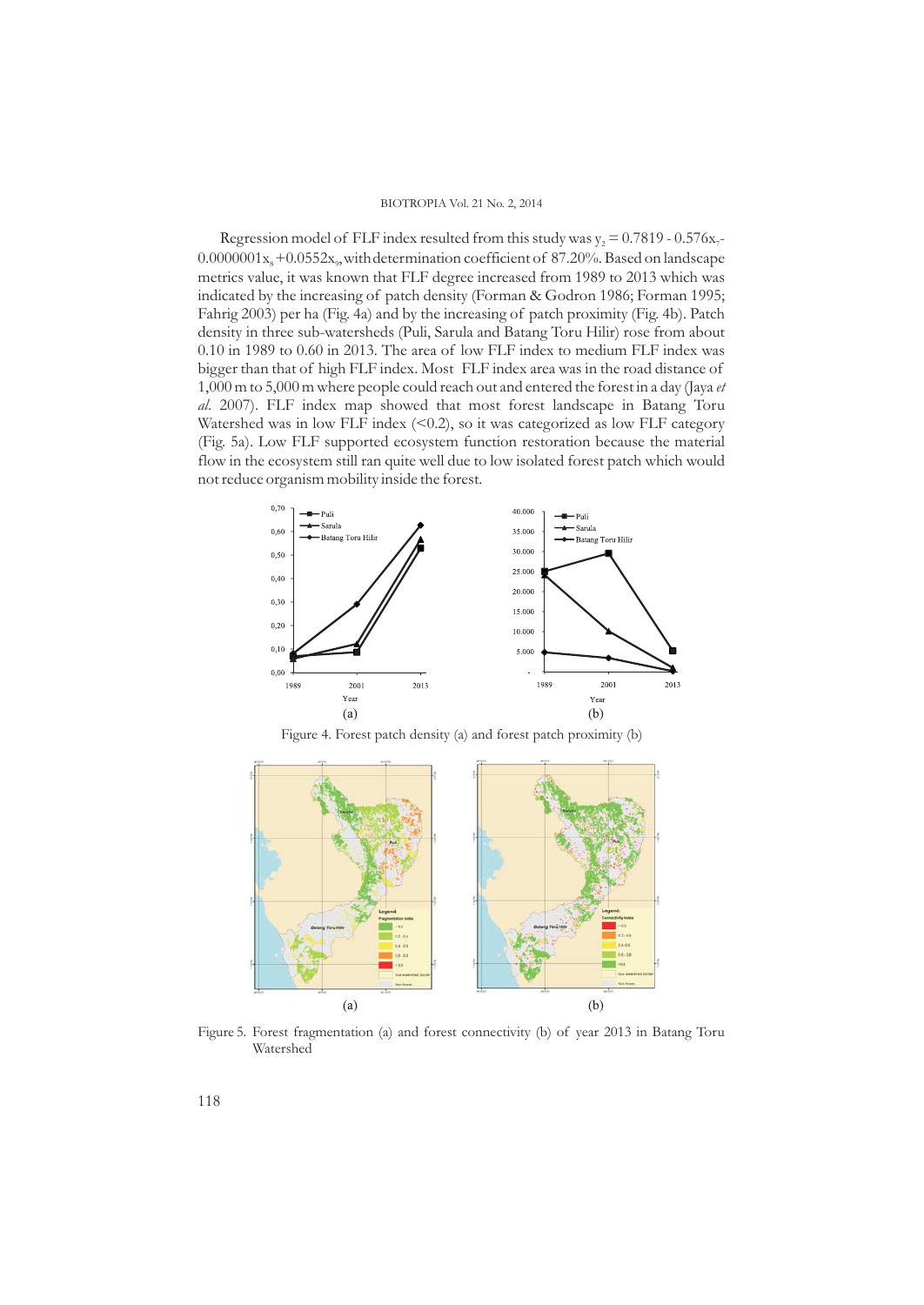Restoration priority index development of degraded tropical forest - Samsuri et al.

#### **Forest Landscape Connectivity (FLC) Index**

Forest Landscape Connectivity (FLC) index in Batang Toru Watershed decreased from 1989 to 2013. It was indicated by the decreasing of radius of gyration (Fahrig 2003) from 400-700 range in 1989 to 50-200 range in 2013 (Fig. 6a) and by the decreasing of connectan value from 3-9% range in 1989 to 0-2% range in 2013 (Fig. 6b). Regression analysis resulted from this study showed that the model for FLC index was  $y_3 = 0.1144 + 0.0006x_{10} + 0.1954x_{11}$  with determination coefficient of 66.16%. Most area of Puli Sub-watershed had medium connectivity index, while high connectivity index belonged to forest path in Sarula Sub-watershed. A small forest patch which was located in Batang Toru Hilir Sub-watershed had very low connectivity index because it was separated by other land cover types. Non-forest cover area was located between small forest patches. Larger non-forest cover area made small forest patches more separated from others. This will be a barrier for organism movement between forest patches.

The derived map of FLC index (Fig. 5b) showed that Puli Sub-watershed had the highest FLC index compared to Sarula and Batang Toru Hilir Sub-watersheds. Meanwhile, Batang Toru Hilir and Sarula Sub-watersheds had low FLC index. Batang Toru Hilir Sub-watershed was located in downstream of Batang Toru Watershed where many lands clearing activities occurred, caused by long distance between forest patch remained. This condition was also occurred in Puli Sub-watershed located in upper stream of Batang Toru Watershed.



Figure 6. Radius of gyration (a) and forest patch connectan (b) of each sub-watershed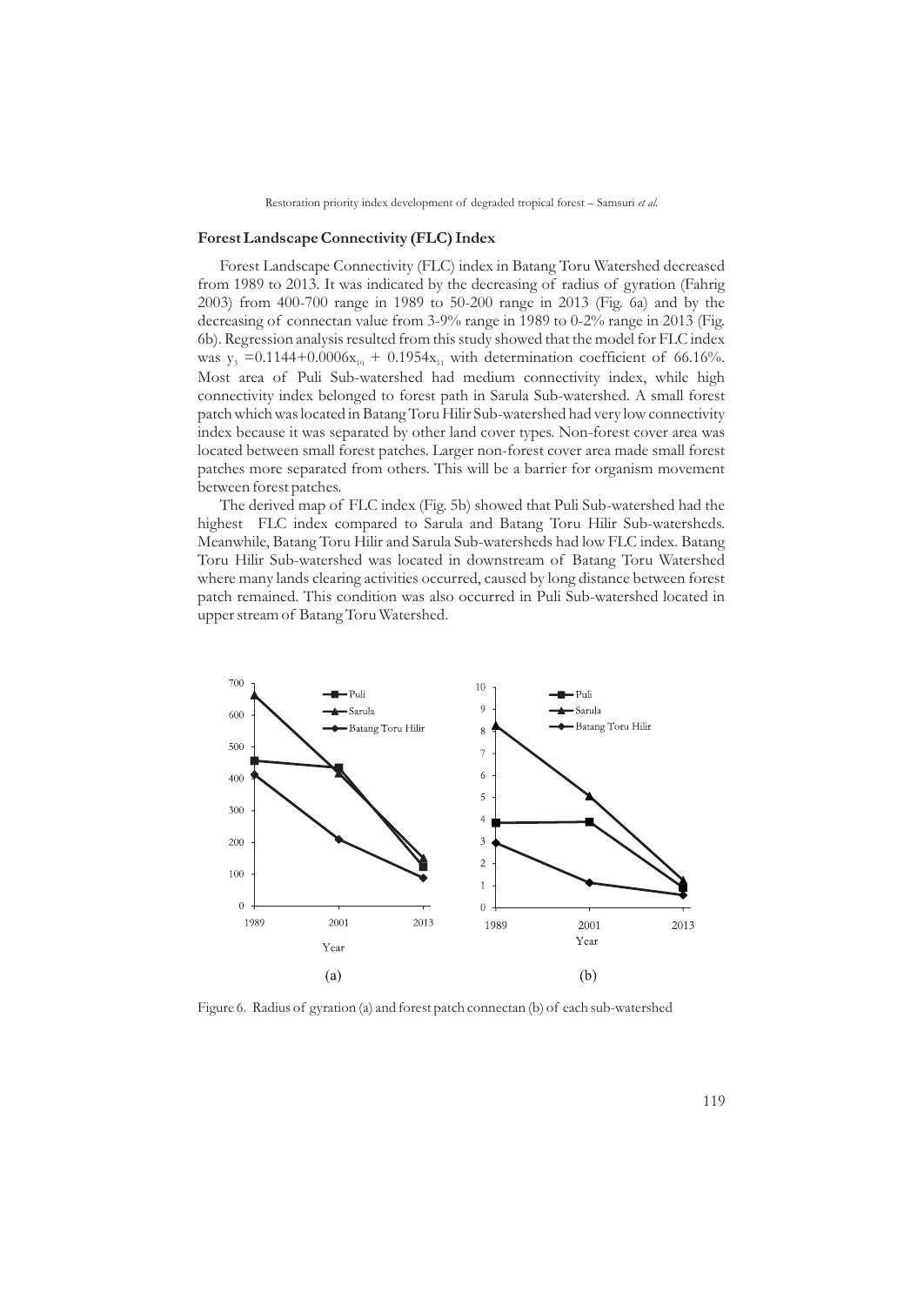FLC map also showed that the most forest landscape of Sarula Sub-watershed had high connectivity index (0.5-0.6). The forest landscape with higher connectivity index was forest of Sarula (0.6-0.8) located along main road through the sub-watershed. By restoring this forest, the forest landscape would be connected with the closest forest patches, so the connectivity between forest patches would be high and would improve the functional relationship (Fry & Tress 2007) in forest ecosystem.

Loss of natural connectivity of ecosystem is threat in distribution and survival of orang- utan and other wildlife. As the habitat of wildlife, the FLC of Batang Toru is important for diversity conservation. More serious attention is needed to improve the connectivity of forest landscape and habitat conservation, because landscape connectivity facilitates organism movement, genetical exchange, and other ecology of material flow (Crooks & Sanjayan 2006). Habitat requirements for fauna and flora is the main key in biodiversity conservation, including stability and integrity of natural ecosystem (Taylor et al. 1993; Collinge 2000). Therefore, it is very important to consider connectivity as a base in planning conservation and landscape change analysis.

## **Socio Economics Index**

The model of socio economics index resulted from this study was  $y_4 = 0.6545$ - $0.043077x_{12}+0.004396x_{13}$  with determination coefficient of 24.78%. Socio economics condition became a main key for the success of landscape restoration activities. People's perceptions on forest landscape restoration activities were different. The perceptions depended on people's level of income, education, main occupation types, age and duration of staying. The analysis showed that occupation types and level of income significantly affected people's participation possibility in forest landscape restoration.

Based on occupation types, employed people were highly depended on natural resources quality and therefore, they absolutely agreed and would participate in all restoration steps. Farmer group was more supportive in landscape restoration compared to plantation workers or owners. The farmer group would participate in landscape restoration to have more income and land for cultivation. As well as farmers, low income people tended to participate in restoration activities to have more income (Fig. 7a).

People owning large estate area tended not to participate in landscape restoration. Those people were worried their plantation would be disturbed, so it might reduce production of the plantation. People with high level of income disagreed and would not participate in forest landscape restoration. This condition should become consideration in determining location and determining partners in managing forest landscape restoration. Forest landscape restoration programs should increase people's welfare and produce more woods from forest plantation (Nawir et al. 2008).

#### **Restoration Index**

This study showed that the restoration index model was  $z = 0.133y_1 + 0.024y_2 +$  $0.939y_3 + 0.079y_4$  with correlation coefficient of 55.7%. Based on value of cannonical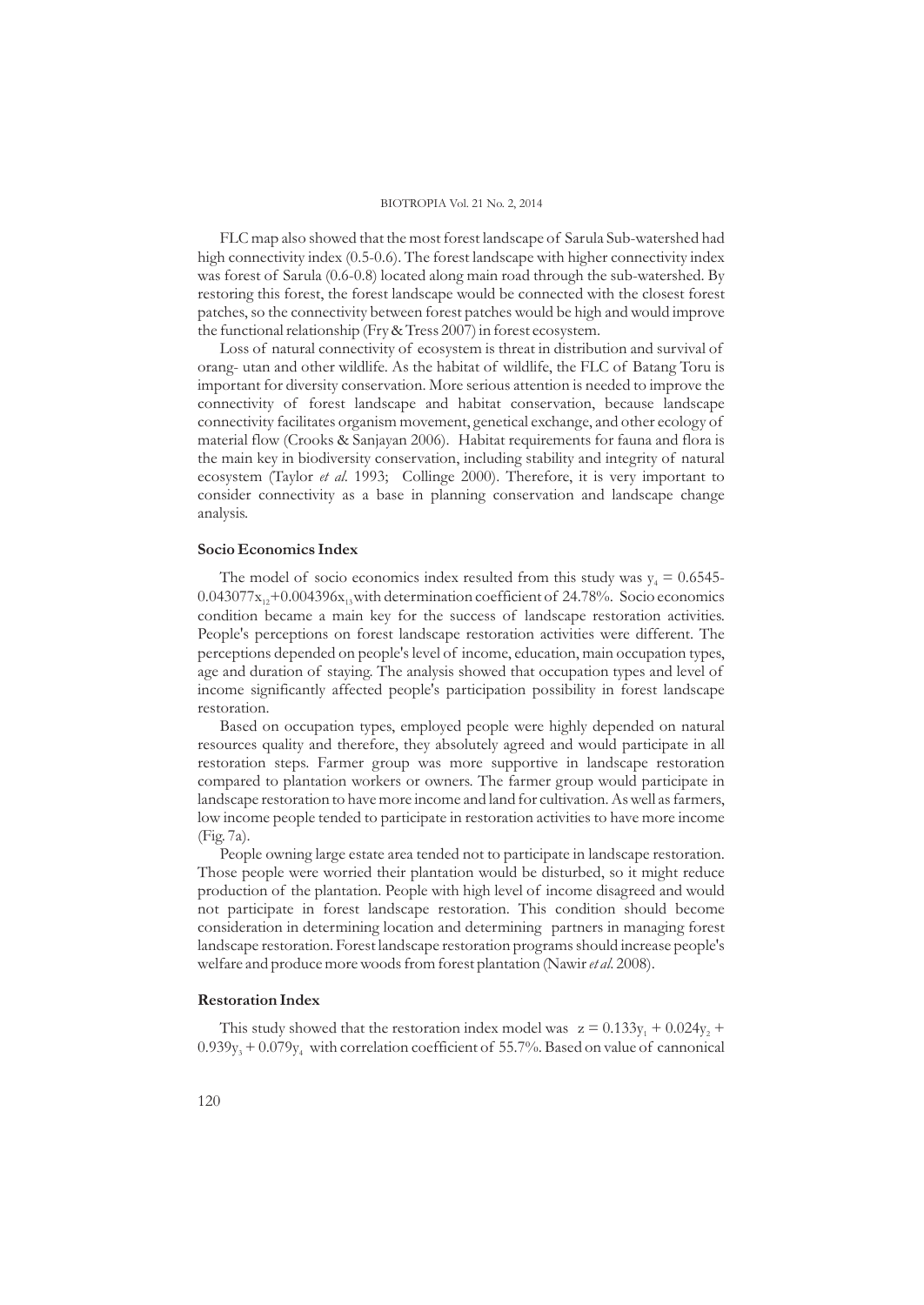discriminant coefficient, it was found out that socio economic index had less impact compared to the other four predictors, while the most influential model was connectivity index model. Hit ratio value from discriminant analysis is 54.5%, which was sufficient for grouping into 3 different classes. Based on Press's Q test using alpha value of 0.05, the discriminant function result was accurate, because Press's Q value was bigger than  $\overline{X}^{\!\!2}$  table value. Hence, the restoration index model was used to create restoration index map (Fig. 7b). The figure shows that high restoration index was located in Sarula Sub-watershed. It meant that when the restoration project was to be conducted, Sarula Sub-watershed should be the first area to be restored.

Based on matrix value of discriminant function, it was found out that the connectivity index had canonical coefficient value higher than other indices (Selman 2006), therefore, it became the most important index followed by forest degradation index. Connectivity index is important in some research because it is potential in mitigating habitat fragmentation impact (Anderson & Jenkins 2006). Considering the landscape connectivity index would ensure the connectivity of wildlife habitat. Socio economic index had less influence in the model indicating that people's participation possibility was relatively less important as consideration in restoration activity planning when the forest landscape was highly degraded. People's participation possibility should be encouraged to increase support in forest landscape restoration plan.



Figure 7. Possibility participation map (a) and restoration index priority of forest landscape Batang Toru Watershed (b)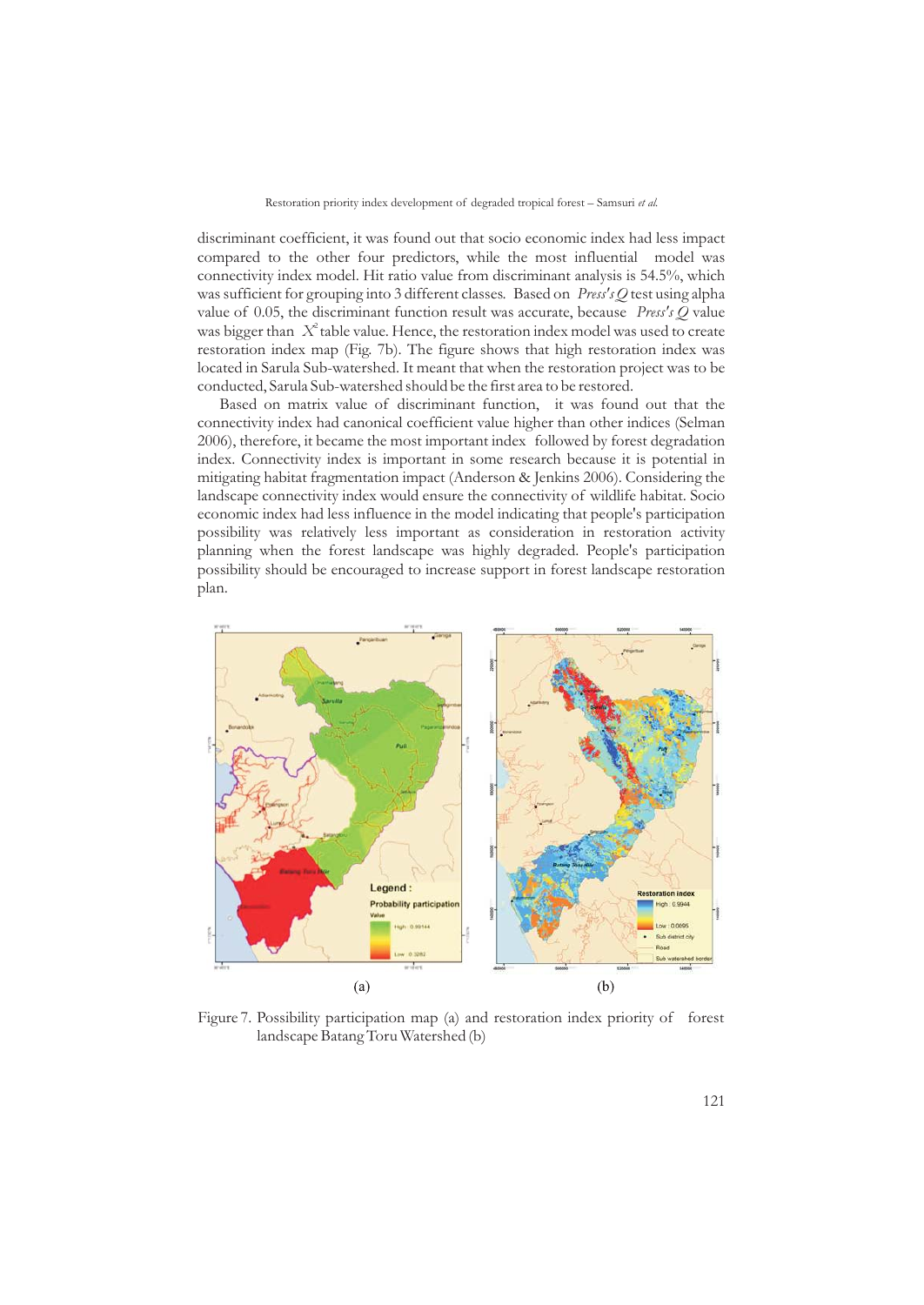management (Saura et al. 2011), and also maintenance of stability and integrity of natural ecosystem (Decout et al. 2010). Forest landscape restoration is aimed to restore Increasing of ecosystem connectivity is one main objective of forest landscape forest landscape as close as natural ecosystem. Forest patch connectivity and forest degradation level become the most important indices, therefore, consideration to improve connectivity between separated patches and degradation levels becomes high priority. These indices will improve the current guidelines and methods for forest restoration. Biophysical factor is the main consideration in planning site restoration (MoF and JICA, 2014). Recently, land and forest biophysical characteristics are also used to determine site priority for land rehabilitation. Ecologically, the connectivity index is one important factor in material flow and material cycle in forest ecosystem. In Sarula Sub-watershed, most forest degradation was in very high restoration index area. The index showed that Sarula Sub-watershed became the main priority for landscape restoration activities in Batang Toru Watershed. Restoring landscape of Sarula Sub-watershed will improve the whole condition of Batang Toru Watershed because Sarula Sub-watershed is located in the upstream of Batang Toru Watershed.

# **CONCLUSIONS**

Batang Toru forest landscape was heading for heavy degradation indicated by decreasing of species diversity level, increasing of medium and high ecosystem pressures, increasing of forest landscape fragmentation, declining of forest landscape connectivity.

Forest landscape restoration index was determined by forest landscsape connectivity index and forest degradation index. The forest connectivity index should be considered in planning site restoration to ensure wildlife habitat quality and biodiversity. The restoration index would enhance the current guidelines and methods for forest restoration. Forest fragmentation was potential indicator to determine priority for site restoration.

People's participation possibility gave less influence in landscape restoration index model. People needed to be encouraged to increase their involvement in forest landscape restoration activities in Batang Toru Watershed. The map of forest landscape restoration index shows that Sarula Sub-watershed to be the first area restored before other sub watersheds. The restoration index needs other factors to fulfill all requirements such as land degradation index. Therefore, further research is needed to design site restoration site in priority sub-watershed area.

# **ACKNOWLEDGEMENTS**

This research was part of PhD thesis of the first author, funded by SEAMEO-BIOTROP DIPA 2013. The authors extended deep appreciation to the Ministry of Education and Culture, Republic of Indonesia for the scholarship and support to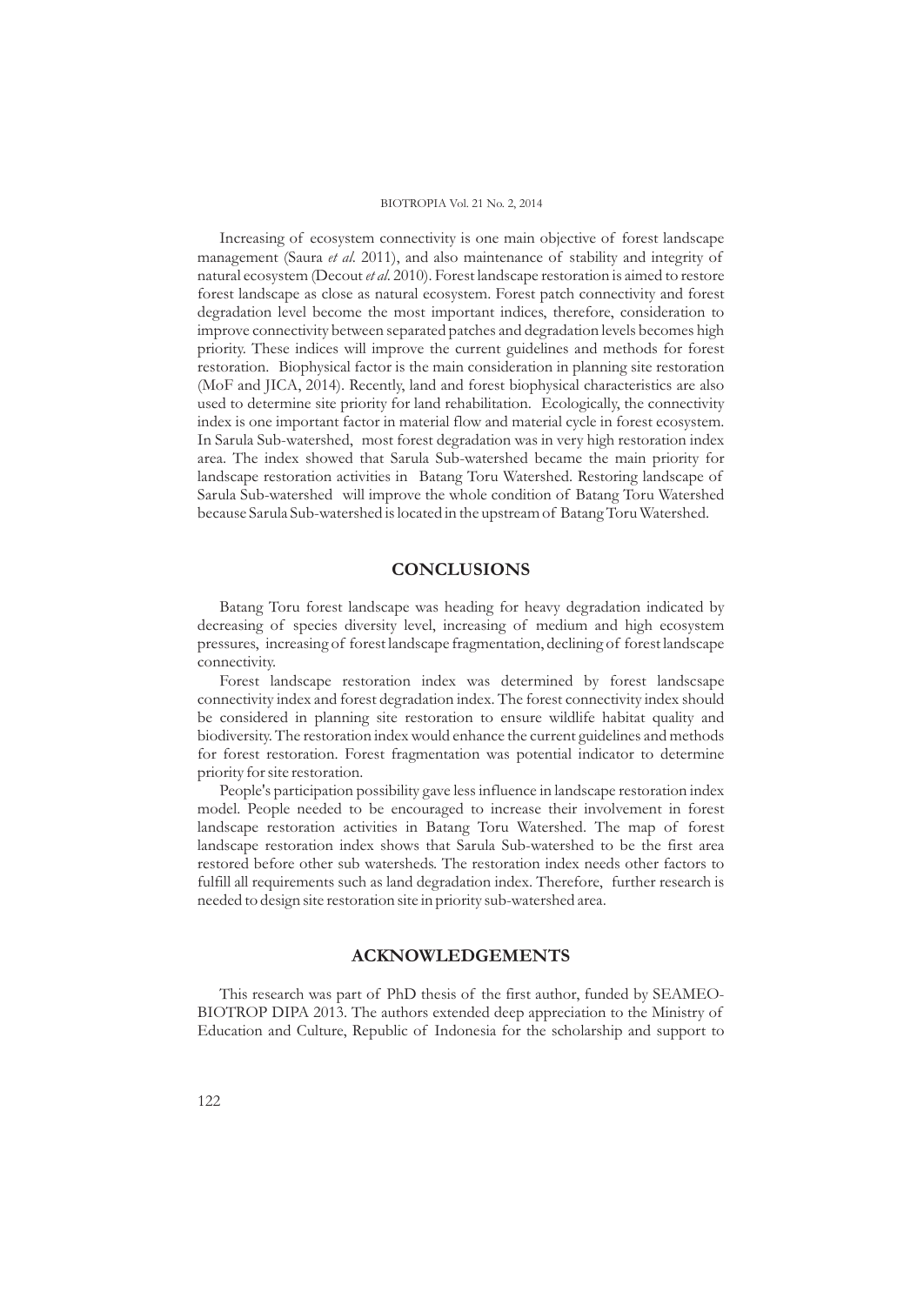accomplish this paper. Sincere appreciation was also extended to anonymous reviewers for corrections and comments.

# **REFERENCES**

- Anderson B, Jenkins CN. 2006. *Applying Nature's Design: Corridors as a Strategy for Biodiversity Conservation*. New York, (US): Columbia University Press.
- Apan AA, Steven SR, Mark SP. 2002. Mapping and analysis of changes in the riparian landscape structure of the Lockyer Valley catchment, Queensland, Australia. Landscape Urban Planning 59 (1):43-57.
- Batistella M, Eduardo S, Brondizio, Emilio F, Moran. 2000. Comparative analysis of landscape fragmentation in Rondônia, Brazilian Amazon. International Archives of Photogrammetry and Remote Sensing 33: 148- 55.
- Collinge SK. 2000. Effects of grassland fragmentation on insect species loss, colonization, and movement patterns. Ecology 81(8): 2211-26.
- Cotler H, Ortega-Larrocea MP. 2006. Effects of land use on soil erosion in a tropical dry forest ecosystem, Chamela watershed, Mexico. Catena 65: 107-17.
- Crooks KR, Sanjayan M. 2006. Connectivity Conservation. New York, US: Cambridge University Press.
- Decout S, Manel S, Miaud C, Luque S. 2010. Connectivity and landscape patterns in human dominated landscape: a case study with the common frog Rana temporaria. [http://symposcience.org]
- Fahrig L. 2003. Effect of habitat fragmentation on biodiversity. Annu Revi Ecol, Evol, Syst 34(1):487-515.
- Food and Agriculture Organization. 2011. State of world's forest 2011. Rome.
- Forest Watch Indonesia/Global Forest Watch. 2002. The state of the forest Indonesia. Bogor; 2002.
- Forman RTT, Godron M. 1986. Landscape Ecol. New York (US): Wiley.
- Forman RTT. 1195. *Land Mosaics: The Ecology of Landscapes and* Regions, 2 Edition. Cambridge (UK): Cambridge University Press; 1995.
- Fry G, Tress B. 2007. Integrative landscape research: facts and challenges. In *Key Topics in Landscape Ecology.* Edited by Wu J, Hobbs R. Cambridge (UK): Cambridge University Press; p. 246-68.
- International Timber Trade Organization/International Union Conservation Nature. 2005. Restoring forest landscapes. An introduction to the art and science of forest landscape restoration. ITTO Technical Series 23. Yokohama.
- Jaya INS, Boer R, Samsuri. 2007. Developing fire risk index in Central Kalimantan. International Research Institute and Bogor Agricultural University [research report]. Bogor (ID): Institut Pertanian Bogor.
- Jaya INS. 2009. *Analysis Citra Digital: Perspektif Penginderaan Jauh untuk Pengelolaan Sumber Daya Alam.* Bogor (ID): Institut Pertanian Bogor.
- Kreb CJ. 1989. Ecological Methology. Columbia (US): Harper Collins Publisher.
- Lamb D, Erskine PD, Parrota JA. 2005. Restoration of degraded tropical forest landscapes. *Science* 310(5754):1628 -32.
- Lund HG. 2009. What is a degraded forest. forest information services. [http://home.comcast.net/~gyde/ 2009forestdegrade.doc].
- Magurran AE. 1988. *Ecological Diversity and Its Measurement*. Yogyakarta (ID): Cambridge University Press.
- Mansourian S, Vallauri D, Dudley N (eds.). 1986. *Forest restoration in landscapes : beyond planting trees*. Springeronline.com.
- McGarigal K, Cushman SA, Neel MC, Ene E. 2002. FRAGSTATS: spatial pattern analysis program for categorical maps. [http://www.umass.edu/landeco/research/fragstats/fragstats.html].